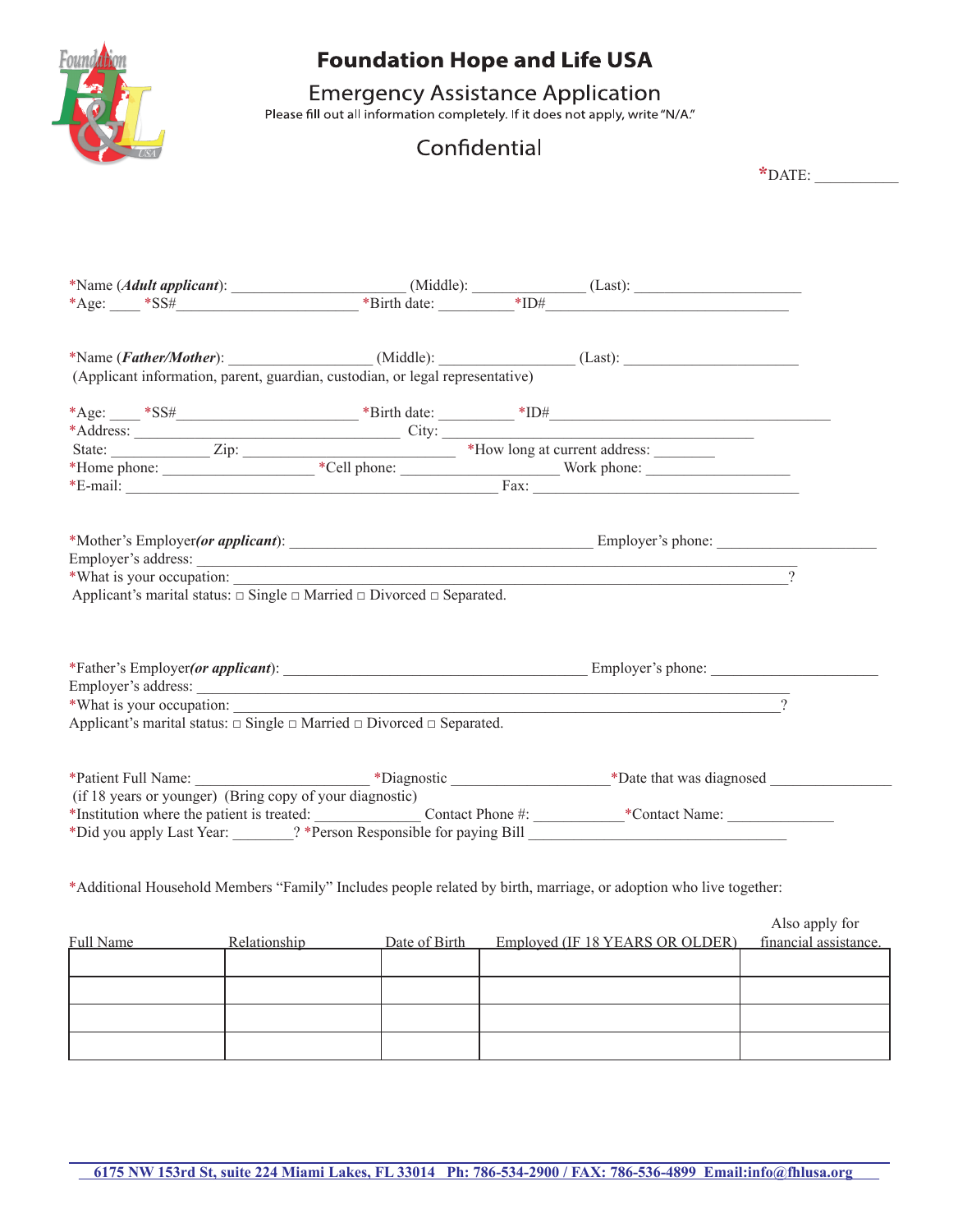### **\*Income and Expenses**

#### **\*Monthly Family Income:**

| SS / SSI / SSDI:                           | \$<br><u> 1989 - Johann John Stone, mars et al. (</u>                                                                |                                                                                                           |
|--------------------------------------------|----------------------------------------------------------------------------------------------------------------------|-----------------------------------------------------------------------------------------------------------|
| <b>Employment Wages:</b>                   |                                                                                                                      |                                                                                                           |
| Pension:                                   | <u> 1989 - Johann John Stein, mars an deus Amerikaansk ferskeid (</u>                                                |                                                                                                           |
| Unemployment:                              |                                                                                                                      |                                                                                                           |
| Food Stamps:                               | <u> 1989 - Johann John Stein, mars an deus Frankrik (d. 1989)</u>                                                    |                                                                                                           |
| Workers Comp:                              |                                                                                                                      |                                                                                                           |
| Short- or Long-Term Disability:            | <u> 1989 - Johann John Stone, mars et al. (</u>                                                                      |                                                                                                           |
| Child Support:                             | <u> 2002 - Johann John Stein, mars an deutscher Stein († 20</u>                                                      |                                                                                                           |
| Alimony:                                   | <u> 1950 - Johann John Stone, martin de Brasilia (h. 1950).</u>                                                      |                                                                                                           |
| Investments:                               |                                                                                                                      |                                                                                                           |
| Other income:                              |                                                                                                                      |                                                                                                           |
| Total Income:                              | $\frac{1}{2}$                                                                                                        |                                                                                                           |
| *Monthly Expenses:                         |                                                                                                                      |                                                                                                           |
| Rent/Mortgage:                             | $\frac{1}{2}$                                                                                                        |                                                                                                           |
| Electric/Water/Gas:                        |                                                                                                                      |                                                                                                           |
| Phone (Inc. cell, cable & internet)        | <u> 1989 - Johann John Barn, mars ar breist ar breist ar breist ar breist ar breist ar breist ar breist ar breis</u> |                                                                                                           |
| Car payment:                               | <u> 1989 - Johann Barn, fransk politik (</u>                                                                         | $\begin{tabular}{l} Loan balance: \end{tabular} \begin{tabular}{p{3cm}} \textbf{\textit{S}}\end{tabular}$ |
| Car insurance:                             |                                                                                                                      | Type/year of vehicle: \$                                                                                  |
| Health/Life insurance:                     | <u> 2008 - Johann John Stein, mars an deus Amerikaansk kommunister (</u>                                             |                                                                                                           |
| Other insurance:                           | <u> 1990 - Johann Barbara, martin a</u>                                                                              |                                                                                                           |
| Food:                                      |                                                                                                                      |                                                                                                           |
| Medication:                                |                                                                                                                      |                                                                                                           |
| Credit cards:                              |                                                                                                                      | Credit card balance: \$                                                                                   |
| Gas (auto):                                |                                                                                                                      |                                                                                                           |
| Other: __________________________________: |                                                                                                                      |                                                                                                           |
|                                            |                                                                                                                      |                                                                                                           |
| Other loans :                              |                                                                                                                      |                                                                                                           |
| <b>Total expenses:</b>                     | $\sim$                                                                                                               |                                                                                                           |